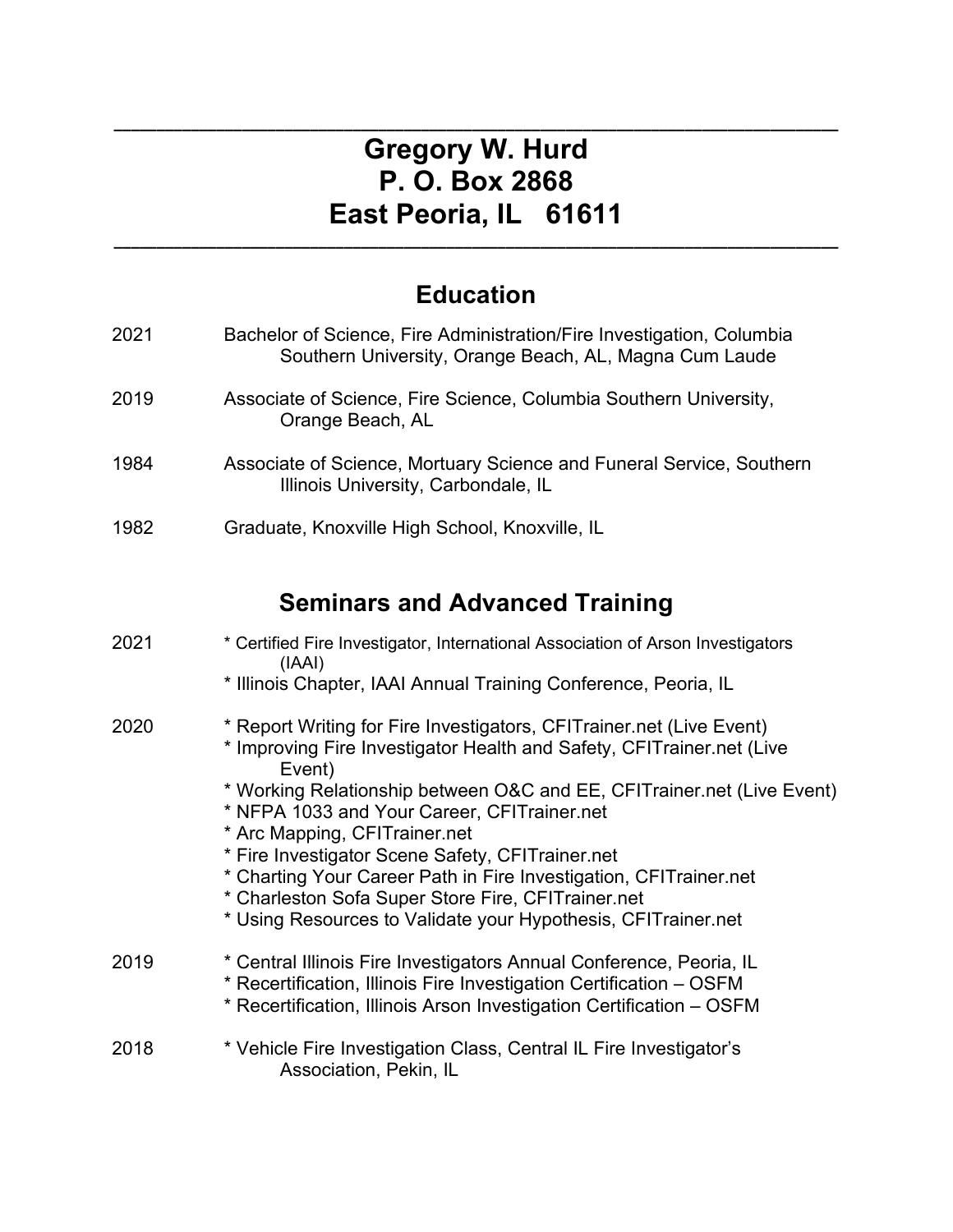| 2015 | * Recertification, Illinois Fire Investigation Certification - OSFM<br>* Recertification, Illinois Arson Investigation Certification - OSFM |
|------|---------------------------------------------------------------------------------------------------------------------------------------------|
| 2011 | * Recertification, Illinois Fire Investigation Certification - OSFM<br>* Recertification, Illinois Arson Investigation Certification - OSFM |
| 2006 | * Central Illinois Fire Investigator's Annual Conference, Peoria, IL                                                                        |
| 1997 | * Part-Time Law Enforcement Officers Certification, Illinois Law<br>Enforcement Training and Standards Board Galesburg, IL<br>$(400$ Hrs.)  |
|      | * Fire Investigation & Arson Recognition, ISFI, Galesburg, IL                                                                               |
| 1996 | * Central IL Fire Investigator's Annual Conference, Peoria, IL                                                                              |
| 1995 | * Central IL Fire Investigator's Annual Conference, East Peoria, IL                                                                         |
| 1994 | * Fire and Explosion Investigation Course, Investigation Institute, Chicago,<br>$\mathbf{II}$                                               |
|      | * Electrical Appliances and Systems Course, Herbert & Barker, New<br>Haven, IN                                                              |
|      | * Central Illinois Fire Investigator's Annual Conference, East Peoria, IL                                                                   |
| 1993 | * Illinois Chapter, IAAI Training Conference, Urbana, IL<br>* Central Illinois Fire Investigator's Annual Conference, Peoria, IL            |
| 1992 | * Illinois Chapter, IAAI Training Conference, Urbana, IL<br>* Central IL Fire Investigator's Annual Conference, Peoria IL                   |
| 1991 | * Basic Crime Scene Investigation, Mobile Training Unit #11<br>* Illinois Chapter, IAAI Training Conference, Urbana, IL                     |
| 1990 | * Juvenile Fire Setters Counselor Course, IFSI, Champaign, IL<br>* Illinois Chapter, IAAI Training Conference, Urbana, IL                   |
| 1989 | * Fire Arson Investigation III, IFSI, Champaign, IL                                                                                         |
| 1988 | * Fire Arson Investigation II, IFSI, Champaign, IL<br>* Fire Arson Investigation I, IFSI, Champaign, IL                                     |
|      |                                                                                                                                             |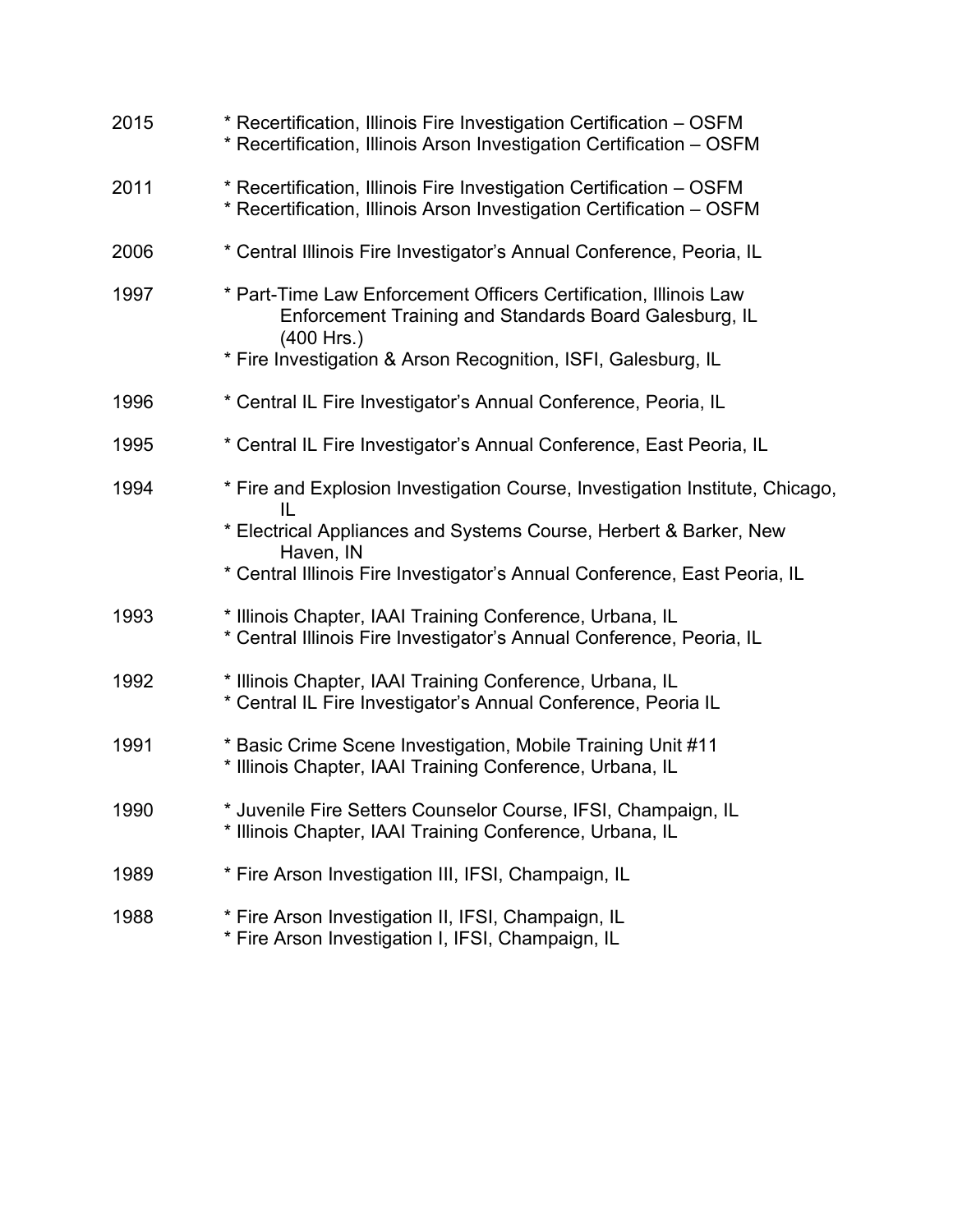### **Certifications**

#### Office of Illinois State Fire Marshal

Chief Fire Officer Fire Officer I Fire Officer II Tier I Qualified Fire Official Pyrotechnics and Fireworks Inspections Fire Investigator Arson Investigator Fire Service Instructor I Fire Service Instructor II Vehicle Fire Service Operator Fire Prevention Principles Firefighter II (Basic) Firefighter III (Advanced)

#### International Association of Arson Investigator

Certified Fire Investigator, International Association of Arson Investigators (IAAI)

#### National Association of Fire Investigators

Certified Fire and Explosion Investigator

#### The Commission on Professional Credentialing

Chief Fire Officer

#### International Association of Fire Protection Districts

Certified Illinois Fire Protection District Trustee

### **Fire Service Experience**

| $2022 -$ Present   | FireTech, Inc., Fire Investigator                                                                                                                                                                                                                                                   |
|--------------------|-------------------------------------------------------------------------------------------------------------------------------------------------------------------------------------------------------------------------------------------------------------------------------------|
| $4/2002 -$ Present | Chillicothe Community Fire Protection District, Chillicothe, IL<br>Arson Investigator, 2016 - Present<br>Assistant Chief - Administration, 2015 - Present<br>Assistant Chief - Chief of Training, 2006 - 2015<br>Training Officer, $2004 - 2006$<br>Fire Firefighter, $2002 - 2006$ |